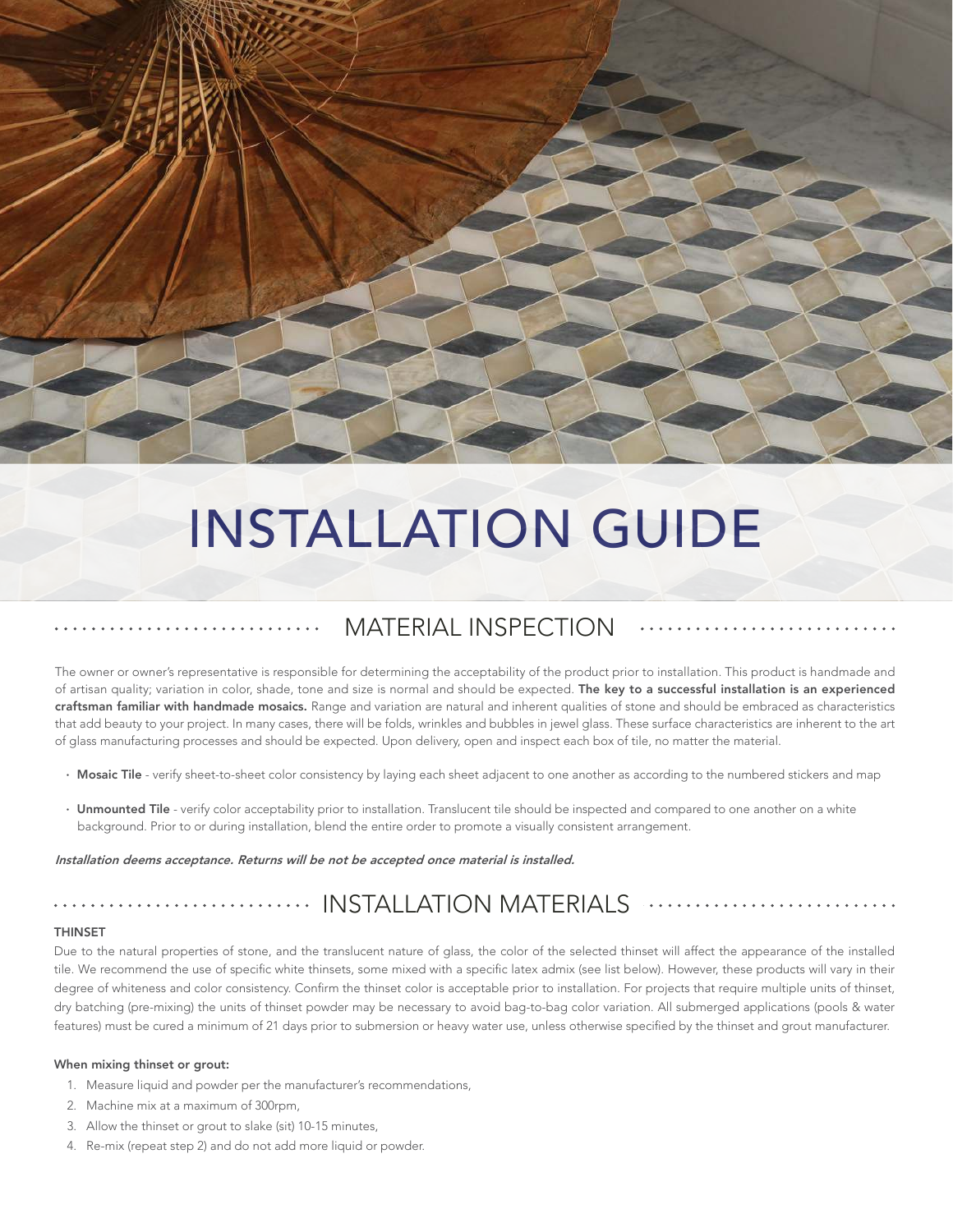# INSTALLATION NOTES

### ACCEPTABLE ADHESIVES

- CUSTOM BUILDING PRODUCTS: Glass Tile Thinset Mortar
- CUSTOM BUILDING PRODUCTS: MegaFlex Crack Prevention Mortar
- CUSTOM BUILDING PRODUCTS: MegaLite Crack Prevention Mortar
- DURABOND: D70 High Performance Extremely Flexible Mortar
- HYDROMENT: ReFlex Ultra-Premium Latex Modified Thinset Mortar
- LATICRETE: Glass Tile Adhesive
- MAPEI: Adesilex P10 Bright White Thinset Mortar mixed With Keraply Mortar Additive\*
- TEC SPECIALTY PRODUCTS: Super Flex Premium Performance Universal Latex-Modified Thinset Mortar

\* Color controlled for bag-to-bag consistency.

### UNACCEPTABLE ADHESIVES

- Organic adhesive (mastic), due to yellowing and low bond strengths
- Epoxy, due to low flexibility

### MOVEMENT JOINTS

Movement joints are essential for the success of most tile installations. Install movement provisions according to the Tile Council of North America (TCNA) Handbook For Ceramic, Glass and Stone Tile Installation, method EJ171-11. A flexible sealant, recommended for submerged applications, is required between the tile and all restraining abutments (i.e., the decking or coping), at all inside corners and directly over any joints in the concrete tank. In-field movement joints are required every 8' on center in exterior applications or 20' on center in interior applications. An architect or design professional should be consulted when specifying the exact number and location of each movement joint.

There are a wide variety of flexible sealants available for use in tile installations. Each sealant product will vary in type, application and performance; consult the sealant manufacturer for specific recommendations and limitations.

### GROUTING

Grout is available in both sanded and non-sanded varieties. Refer to grout manufacturer's specifications for appropriate use. When installed in pools, we recommend grouting art glass with a cement-based sanded grout (will not scratch the tile). Blue, green, and red grouts may not be appropriate for submerged applications; consult the grout manufacturer for specific use recommendations and limitations.

### WATERPROOFING

There are a wide variety of anti-fracture and waterproofing products available for use in tile installations. Each membrane product will vary in type, application and performance; consult the product manufacturer for specific recommendations and limitations. The following is a brief list of common waterproofing materials:

### Cementitious Waterproofing:

- AQUAFIN: 1K
- MAPEI: Planiseal 88
- MERLEX: Super Blockade

### ANSI A118.10 Waterproof Membranes (optional):

- AQUAFIN: 2K/M
- CUSTOM BUILDING PRODUCTS: RedGard Waterproofing and Crack Prevention Membrane
- HYDROMENT: Black-Top 90210
- LATICRETE: Hydro Ban
- MAPEI: Mapelastic 315
- TEC: HydraFlex Waterproofing Crack Isolation Membrane

### CUTTING

Glass or stone can be cut to meet job site dimensions with the use of a high-quality wet tile saw equipped with a continuous, smooth-rim, diamond glass tile blade. To facilitate wet cutting, face taped mosaics may need to be cut individually as excessive saw overspray may cause them to fall off the tape.

### DRILLING

Glass or stone can be drilled using a wet core diamond bit, designed for drilling dense materials (i.e., glass or granite) and a water swivel (central water feed). Solid blocking for the anchoring of fixtures, such as shower doors and towel bars, must be installed prior to installing the tile substrate. The diameter of all drilled holes must be large enough to allow the fastener to pass through the tile and substrate without making contact.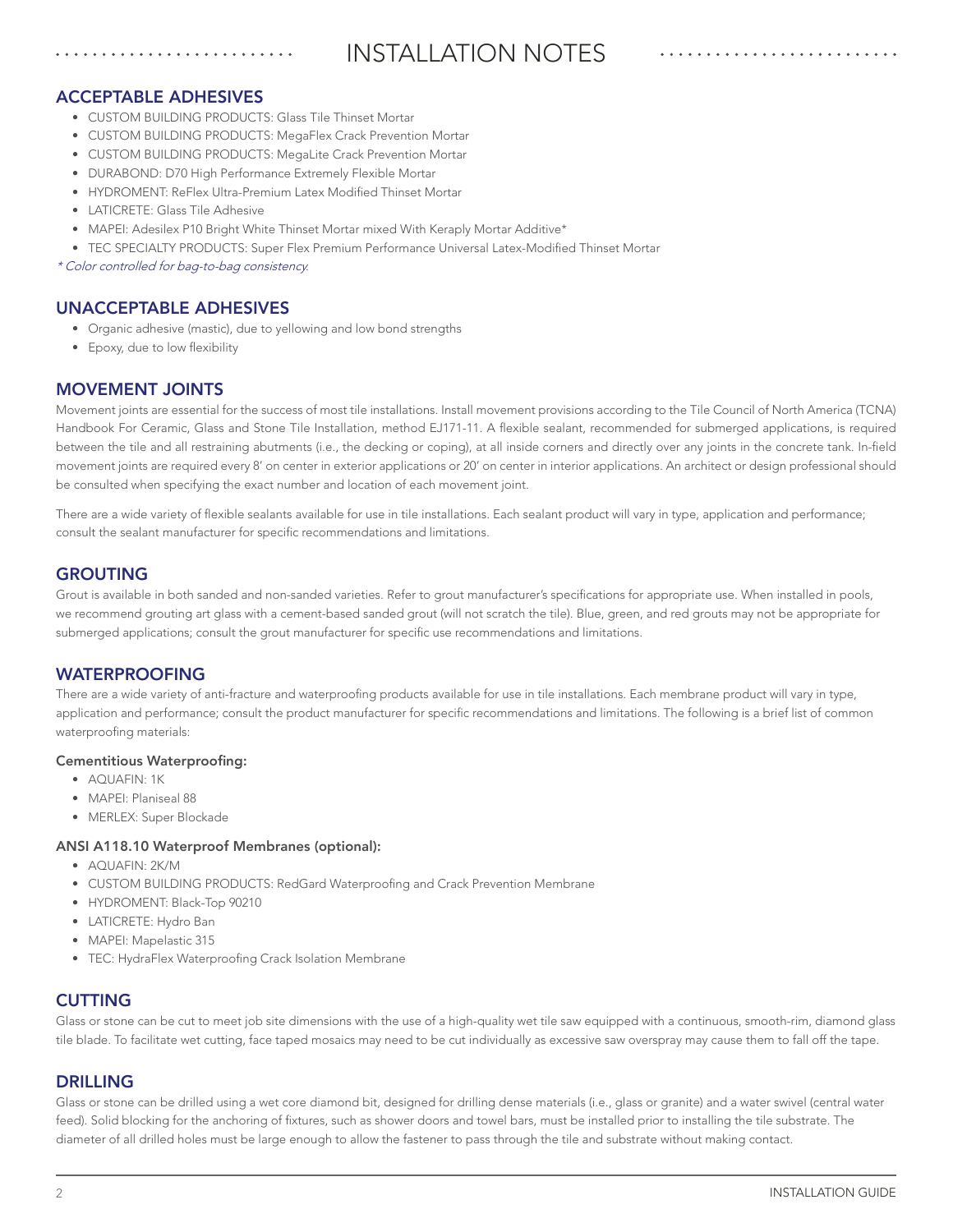#### NON-STANDARD MATERIAL RECOMMENDATIONS . . . . . . . . . . . . . . . . . . . .

### **3/8**" SHELL

This mosaic may be may from two types of Shell material. The Shell material referenced in this section is "backed", i.e., adhered to a porcelain base, which makes the material  $%$ " total thickness. This type of Shell can be paired with stone, Serenity glass, or most other materials that are  $%$ " thick. Please review the following installation recommendations and notes of caution prior to installation.

### APPLICATION RECOMMENDATIONS

| Interior floors: yes, in light traffic areas only              | <b>Conventional shower floors: no</b> |
|----------------------------------------------------------------|---------------------------------------|
| <b>Interior walls:</b> yes, except in moist areas and climates | <b>Steam shower walls: no</b>         |
| Exterior floors: no                                            | Steam shower floors: no               |
| Exterior walls: no                                             | Pools/fountains/water features: no    |
| <b>Conventional shower walls: no</b>                           | Submersion: no                        |

### **1/8**" SHELL

This mosaic may be may from two types of Shell material. The Shell referenced in this section is mostly used in our Studio Line/Ready to Ship products. This material is "unbacked", i.e., mounted to a thin mesh substrate with no base and is 1/8" total thickness. Please review the following installation recommendations and notes of caution prior to installation.

### APPLICATION RECOMMENDATIONS

| <b>Conventional shower walls: yes</b>            | <b>Submersion: yes</b>                                    |  |  |
|--------------------------------------------------|-----------------------------------------------------------|--|--|
| <b>Exterior walls:</b> yes, if in a covered area | Pools/fountains/water features: yes                       |  |  |
| Exterior floors: no                              | <b>Steam shower walls: yes</b><br>Steam shower floors: no |  |  |
| Interior walls: yes                              |                                                           |  |  |
| Interior floors: no                              | <b>Conventional shower floors: no</b>                     |  |  |

### **3/8**" GOLD GLASS

Please review the following installation recommendations and notes of caution prior to installing a mosaic with 36" Gold glass.

| <b>APPLICATION RECOMMENDATIONS</b>                                                              |                                                    |
|-------------------------------------------------------------------------------------------------|----------------------------------------------------|
| <b>Interior floors:</b> recommended for installation in light traffic residential<br>areas only | <b>Conventional shower floors:</b> not recommended |
| <b>Interior walls: recommended</b>                                                              | <b>Steam shower walls:</b> not recommended         |
|                                                                                                 | <b>Steam shower floors:</b> not recommended        |
| <b>Exterior floors: not recommended</b>                                                         | Pools/fountains/water features: not recommended    |
| <b>Exterior walls: not recommended</b>                                                          | <b>Submersion:</b> not recommended                 |

### MESH-MOUNTED MATERIALS

showers on non-impact shower walls only.

Conventional shower walls: recommended for use in conventional

APPLICATION RECOMMENDATIONS

Follow stone installation steps as shown on pages 5 & 6, skipping step 5. Remove paper backing prior to installation. When using a wet saw, adhesive may soften. Allow any cut materials to dry completely prior to installation.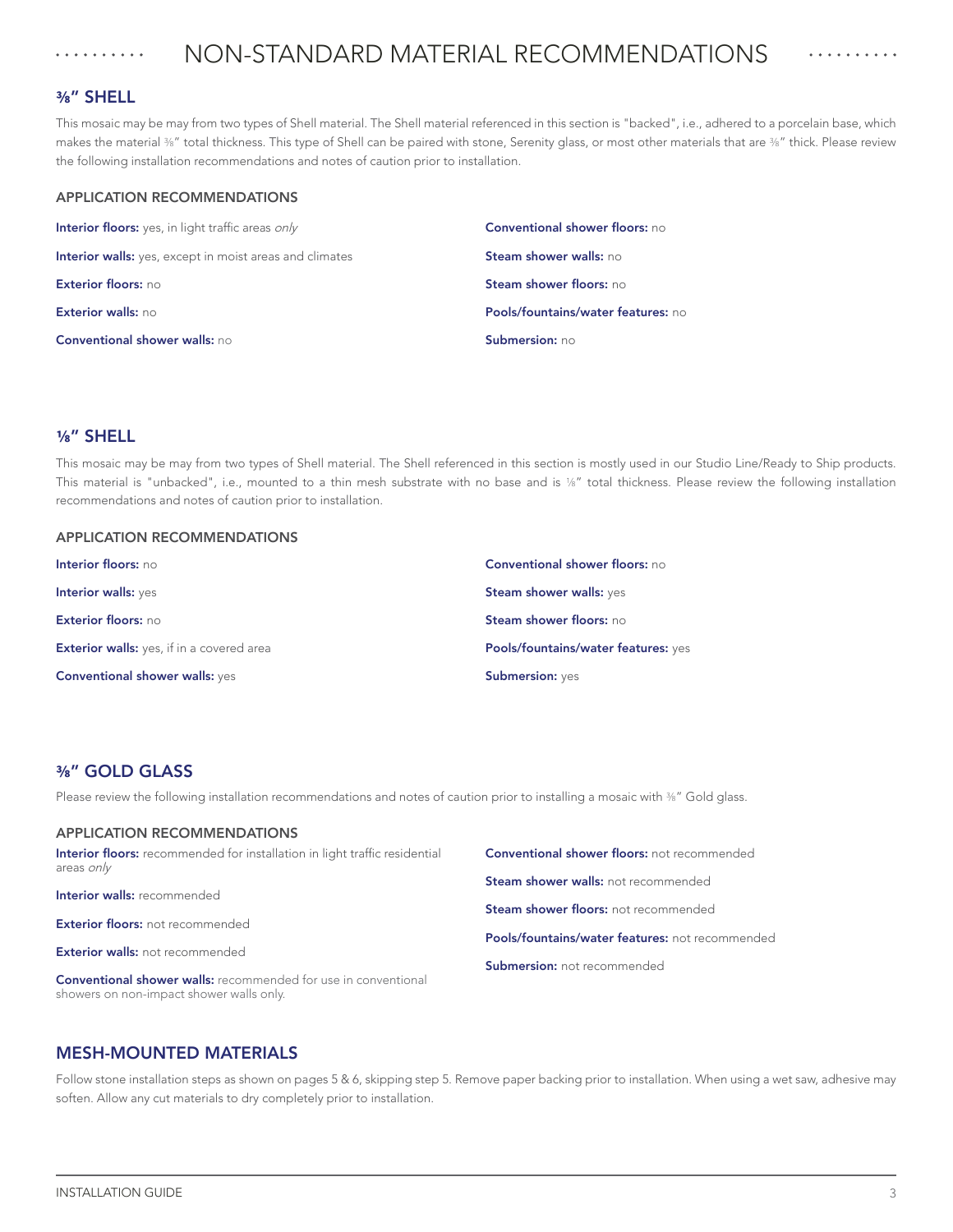# MOSAIC INSTALLATION GLASS



. . . . . . . . . . . . . . . . . . . .

**Step 1** To initiate the bond coat, use the flat side of a trowel and firmly apply thinset to the substrate.



Step 3 Use the flat side of the trowel to flatten the notches and achieve a smooth, consistent thinset setting bed.



**Step 2** To establish the proper depth of the setting bed, use a  $\frac{3}{16}$ " x  $\frac{1}{4}$ " v-notch trowel to apply additional thinset and comb full notches in one direction.



Step 4 Apply mosaic sheets to the thinset setting bed, tape side towards you, with light, even pressure. When joining sheets, be certain to adjust sheets so that grout lines are uniform. Periodically, check thinset for skinning (slight drying). If skinning occurs, remove thinset and reapply.



**Step 5** To achieve the flattest possible surface, lightly tap the sheets using light pressure with a grout float or a wooden beating block and a finish hammer. To unify sheet transitions, tap from one sheet to the next.



Step 6 After 24 hours of cure time, peel the tape from the tile starting from the corner. Use an angled downward movement.

NOTE: Grout application and cleaning process will vary based on the type and brand of grout. Refer to grout manufacturer's instructions for details.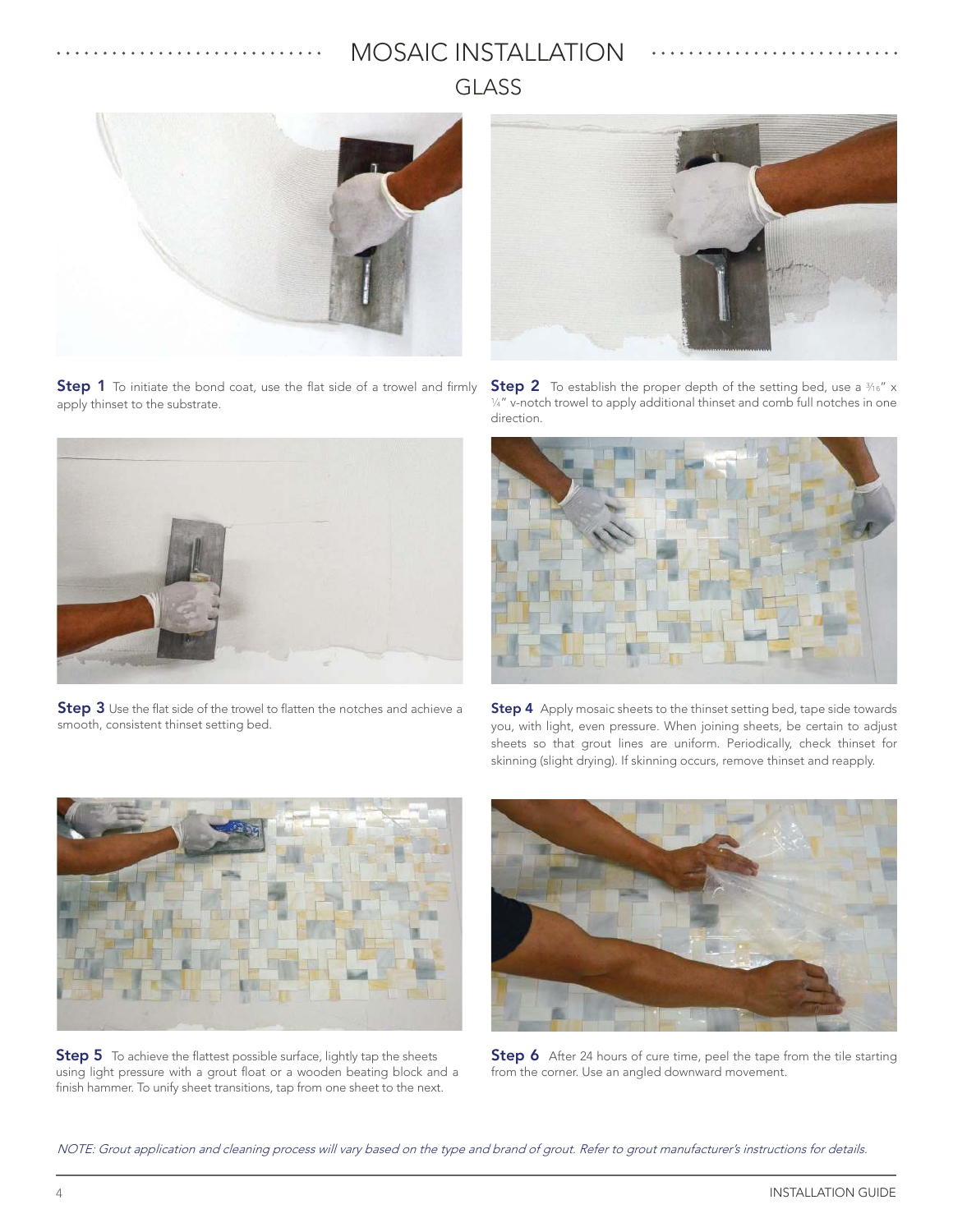# MOSAIC INSTALLATION

GLASS





Step 7 Apply Oceancare penetrating sealer as grout releases, per manufacturer's instructions.



Step 8 Remove excess sealer with a clean white cloth. Allow cure time per manufacturer's instructions.



Step 9 Apply grout with a rubber grout float, forcing grout into joints until full. Remove excess grout with edge of float.



**Step 10** Allow grout to set until firm and smooth finish with a damp sponge. After approximately 2 hours, remove grout haze with a lightly damp sponge.



Step 11 For final removal of grout haze, polish with a clean, soft, white cloth.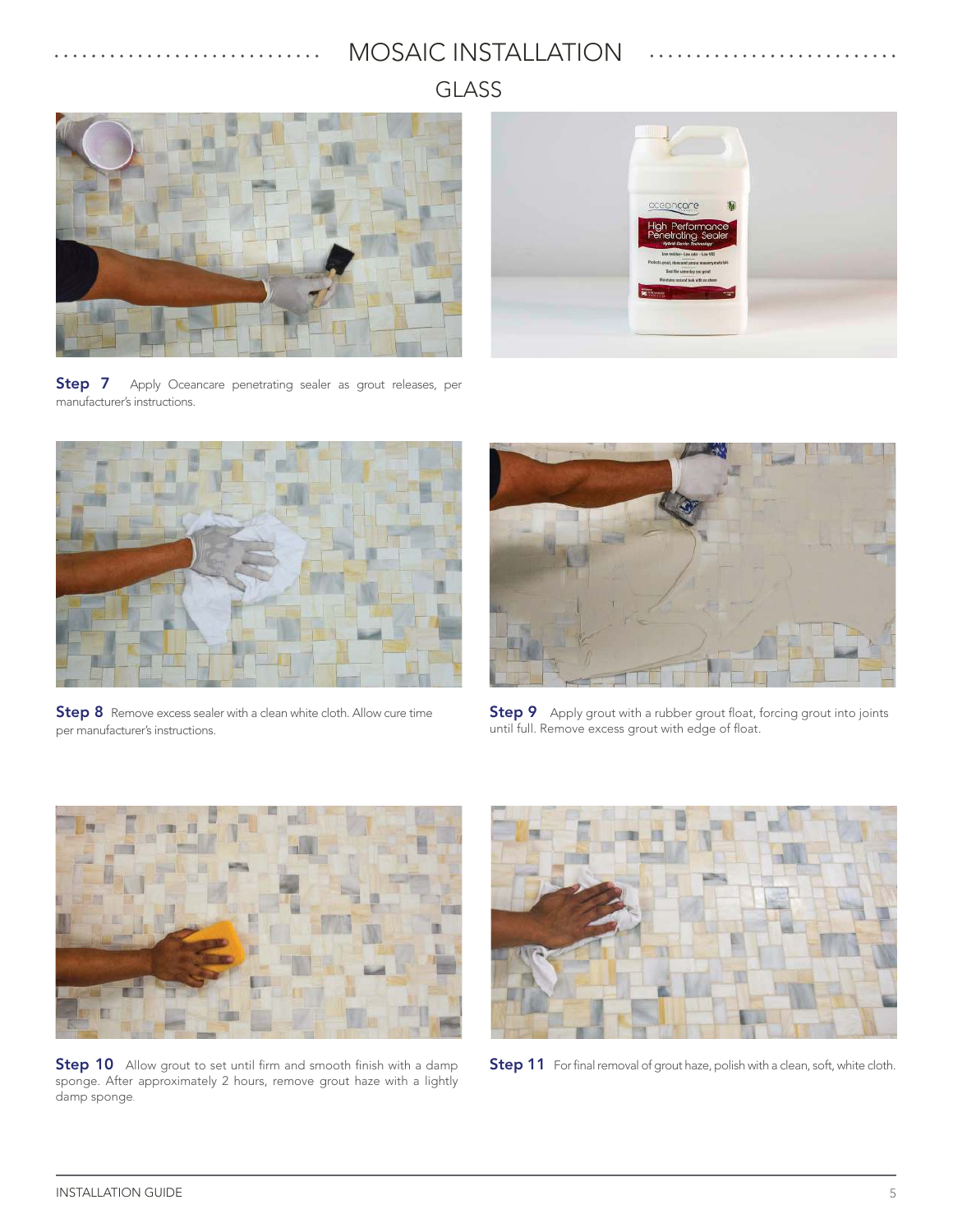# STONE MOSAIC INSTALLATION



**Step 1** To initiate the bond coat, use the flat side of a trowel and firmly apply thinset to the substrate.



**Step 3** Apply mosaic sheets to the thinset setting bed, tape side toward you, with light, even pressure. Periodically, check thinset for skinning (slight drying). If skinning occurs, remove thinset and reapply.



**Step 2** To establish the proper depth of the setting bed, use a  $\frac{3}{16}$ " x 1/4" v-notch trowel to apply additional thinset and comb full notches in one direction.



Step 4 To achieve the flattest possible surface, lightly tap the sheets using light pressure with a grout float or a wooden beating block and a finish hammer. To unify sheet transitions, tap from one sheet to the next.



**Step 5** After 24 hours of cure time, peel the tape from the tile, starting from the corner. Use an angled, downward movement.



Step 6 Apply Oceancare penetrating sealer as grout releases, per manufacturer's instructions.

NOTE: Grout application and cleaning process will vary based on the type and brand of grout. Refer to grout manufacturer's instructions for details.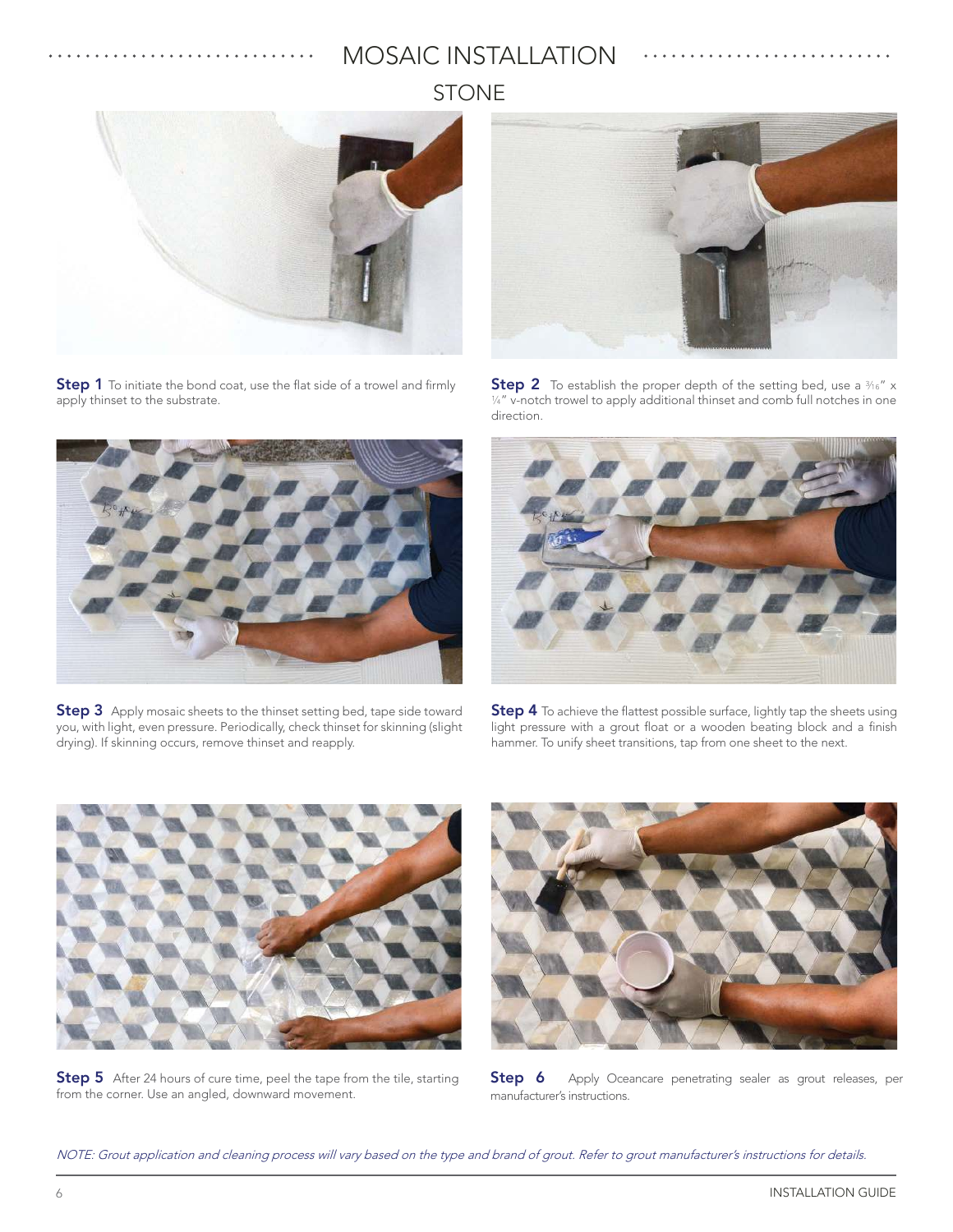STONE MOSAIC INSTALLATION





Step 7 Remove excess with a clean white cloth. Allow cure time per manufacturer's instructions.



Step 8 Apply grout with a rubber grout float, forcing grout into joints until full. Remove excess grout with edge of float.



Step 9 Allow grout to set until firm and smooth finish with a damp sponge. After approximately 2 hours, remove grout haze with a lightly damp sponge.



Step 10 For final removal of grout haze, polish with a clean, soft, white cloth.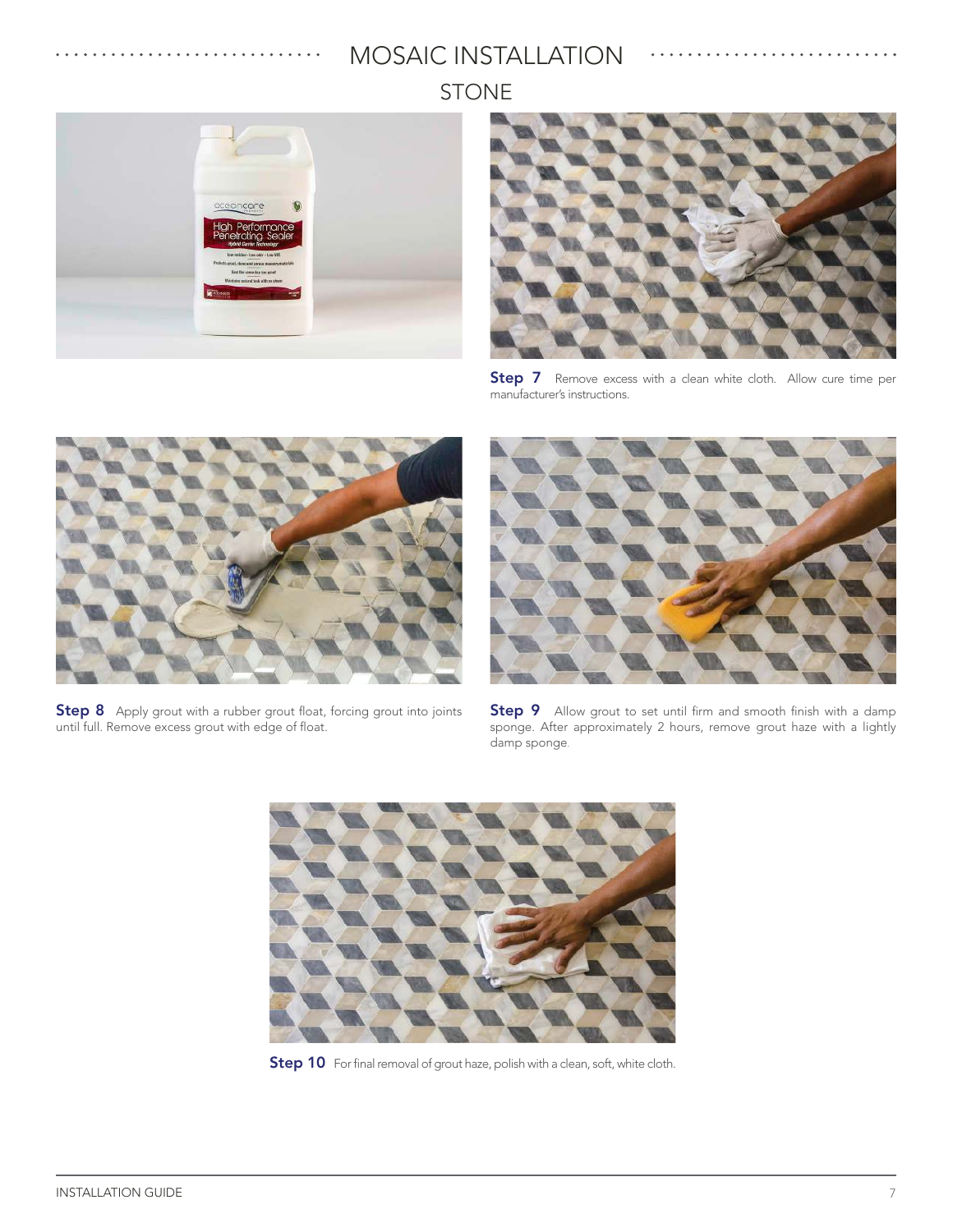# POOL & WATER FEATURE INSTALLATION

These instructions are provided as a general guideline for the installation of mosaics in pools and water features; some installations require a more detailed specification. An experienced, professional tile installer who is familiar with the following procedures should perform the work. Please read these instructions before beginning any work

The performance of a properly installed thinset tile application is dependent upon the durability and dimensional stability of the substrate to which it is bonded. The following information details the recommended pool and water feature substrate preparation method for glass and stone.



### SUBSTRATE REQUIREMENTS

- Based on the soil report, pool tanks must be engineered and constructed to support a glass tile installation
- Pool tank construction must be reinforced concrete
- Defects in the concrete tank must be repaired prior to the commencement of tile work
- Concrete tank surface must be free of grease, oil, wax or other coatings; pressure wash if necessary
- Concrete tank must be made watertight through the use of a cementitious waterproofing
- Materials:
	- A. Perimeter Joints See "Movement Joints"
	- B. Cementitious Waterproofing See "Waterproofing"
	- C. Mortar Bed Bond Coat See "Acceptable Thinsets"
	- D. Mortar bed Mix at a ratio of 1 part portland cement (ASTM C-150) to 4 parts damp sand (ASTM C-144) by volume. Walls ¾" nominal, Floors 1 ¼" nominal
	- E. ANSI A118.10 Waterproof Membrane (Optional) See "Waterproofing"
	- F. Tile Bond Coat See "Acceptable Thinsets"
	- G. Tile
- Cement mortar beds must be cured a minimum of 7 days prior to glass tile installation

### NOTES:

- The ideal working temperature for most thinset and grout products is between 50° and 90°F. Exterior installations must be protected during installation and curing from direct sunlight, excessive heat, wind, rain and freezing temperatures.
- Elastomeric waterproof membranes applied to the cement mortar bed may be beneficial in freeze-thaw climates.
- All submerged applications must be cured a minimum of 21 days prior to submersion or heavy water use, unless otherwise specified by the thinset and grout manufacturer.